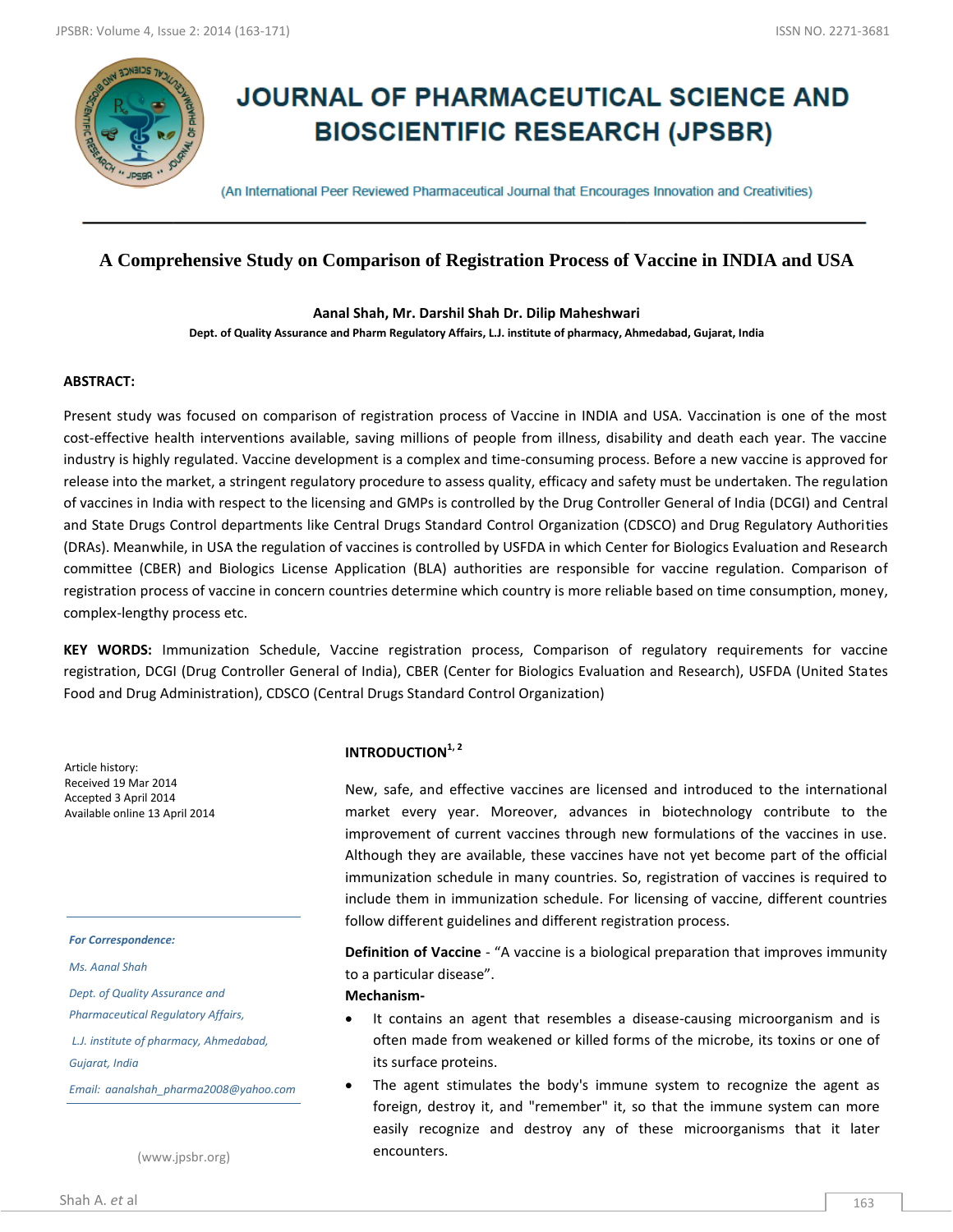# **MATERIALS AND METHODS**

 **Registration process of Vaccine in INDIA3-5** (As shown in Fig 1)

# **Various regulatory guidelines for vaccine registration are:**

- Ministry of Health and Family Welfare,
- National Technical Advisory Group on Immunization (NTAGI),
- Indian Council for Medical Research (ICMR),
- Central Drugs Standard Control Organization (CDSCO),
- Central Licensing Approval Authority(CLAA)



 **Registration Process of vaccine in USA6-9** (As shown in Fig 2)

- **Various regulatory guidelines for registration of vaccine in USA are:**
	- CBER (Centre for Biologics Evaluation and Research)
	- Vaccines and Related Biological Products Advisory Committee (VRBPAC)
	- Biologics License Application (BLA)



**Figure 2: Registration process of vaccine in US**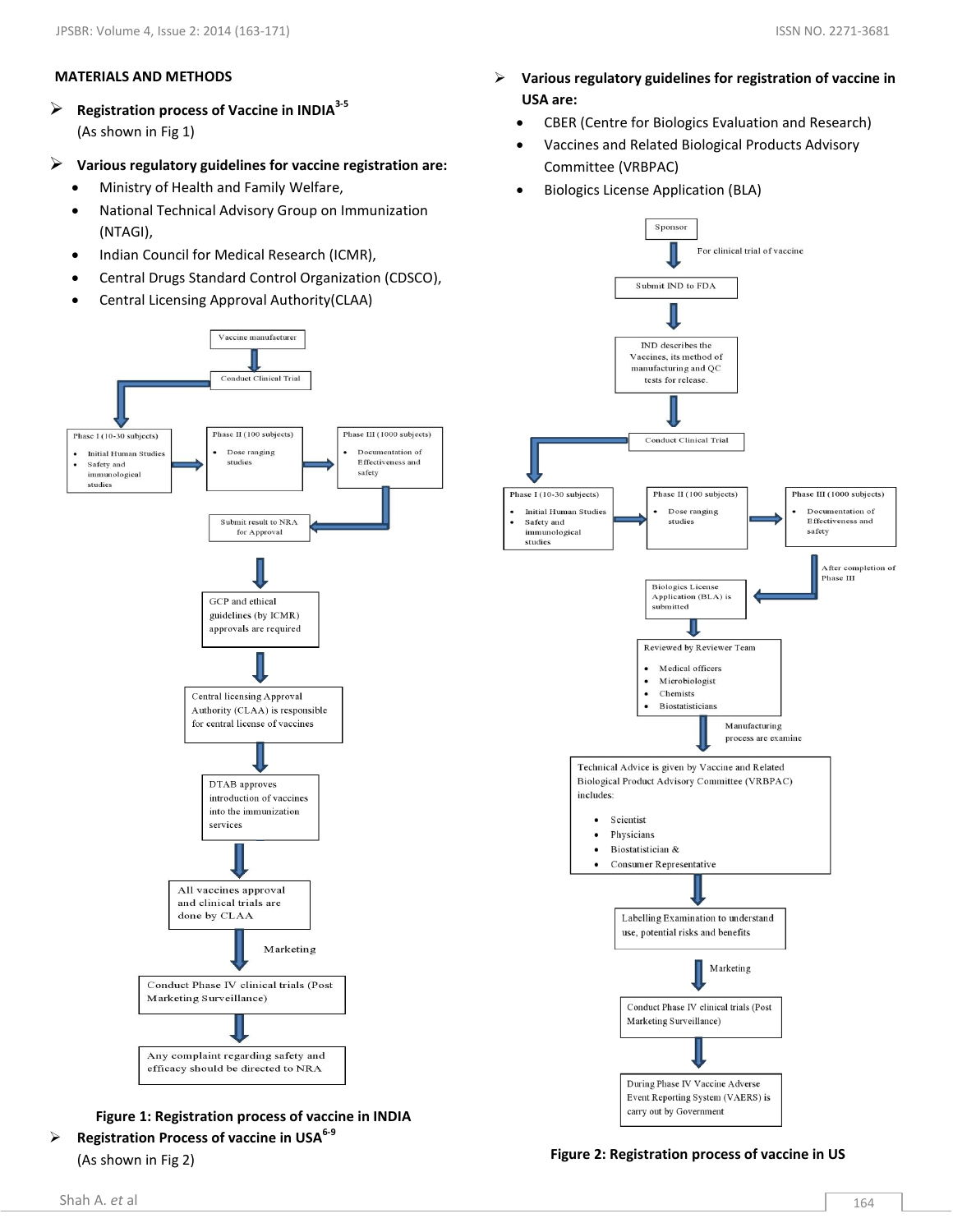| <b>Guidance documents</b> | <b>Countries</b>                                                                                                                                                                                                                                                                                                                                                                                                                                                                                                                                                                                                                                                                                                          |                                                                                                                                                                                                                                                                                                                                                                                                                                                                                                                                                           |
|---------------------------|---------------------------------------------------------------------------------------------------------------------------------------------------------------------------------------------------------------------------------------------------------------------------------------------------------------------------------------------------------------------------------------------------------------------------------------------------------------------------------------------------------------------------------------------------------------------------------------------------------------------------------------------------------------------------------------------------------------------------|-----------------------------------------------------------------------------------------------------------------------------------------------------------------------------------------------------------------------------------------------------------------------------------------------------------------------------------------------------------------------------------------------------------------------------------------------------------------------------------------------------------------------------------------------------------|
|                           | <b>INDIA</b>                                                                                                                                                                                                                                                                                                                                                                                                                                                                                                                                                                                                                                                                                                              | <b>USA</b>                                                                                                                                                                                                                                                                                                                                                                                                                                                                                                                                                |
|                           | 1.1 Comprehensive table of contents                                                                                                                                                                                                                                                                                                                                                                                                                                                                                                                                                                                                                                                                                       | 1.1 Table of contents                                                                                                                                                                                                                                                                                                                                                                                                                                                                                                                                     |
|                           | 1.2 Administrative information                                                                                                                                                                                                                                                                                                                                                                                                                                                                                                                                                                                                                                                                                            | 1.2 Administrative Information                                                                                                                                                                                                                                                                                                                                                                                                                                                                                                                            |
| 1. Administrative         | 1.2.1 Application in Form 44 and Treasury Challan                                                                                                                                                                                                                                                                                                                                                                                                                                                                                                                                                                                                                                                                         | 1.2.1 Application form 28 D                                                                                                                                                                                                                                                                                                                                                                                                                                                                                                                               |
| information               | (fee)                                                                                                                                                                                                                                                                                                                                                                                                                                                                                                                                                                                                                                                                                                                     |                                                                                                                                                                                                                                                                                                                                                                                                                                                                                                                                                           |
|                           | 1.2.2 Legal and statutory documents:                                                                                                                                                                                                                                                                                                                                                                                                                                                                                                                                                                                                                                                                                      | 1.2.2 Legal documents on the product:                                                                                                                                                                                                                                                                                                                                                                                                                                                                                                                     |
|                           | A copy of plant registration / approval<br>a)<br>certificate issued by the Ministry of Health /<br>National Regulatory Authority of the country<br>of origin i.e. CDSCO<br>A copy of approval, if any, showing the drug is<br>b)<br>for<br>manufacturing<br>and/or<br>permitted<br>marketing in the country of origin.<br>A copy of Pharmaceutical Product Certificate<br>C)<br>(PPC) as per WHO GMP certification scheme<br>for imported drug products<br>A copy of Free Sale Certificate (FSC) from the<br>d)<br>country of origin for imported drug products<br>Certificate of Good Manufacturing Practices<br>e)<br>of other manufacturers<br>Batch release certificate issued by NRA for<br>f)<br>imported products. | Document recognizing the technical director or<br>a)<br>technical professional responsible for the<br>product<br>Authorization of representative<br>b)<br>Certificate of Pharmaceutical Product (CPP)<br>C)<br>Certificate of Good Manufacturing Practices<br>d)<br>(GMP)<br>Trademark certificate (optional)<br>e)<br>Patent certificate (under national legislation)<br>f)<br>Batch release certificate issued by NRA<br>g)<br>(imported products)<br>Manufacturer's statement that all relevant<br>h)<br>information has been included and is accurate |
|                           | 1.2.3 A copy of Site Master File                                                                                                                                                                                                                                                                                                                                                                                                                                                                                                                                                                                                                                                                                          | <b>NA</b>                                                                                                                                                                                                                                                                                                                                                                                                                                                                                                                                                 |
|                           | <b>NA</b>                                                                                                                                                                                                                                                                                                                                                                                                                                                                                                                                                                                                                                                                                                                 | 1.2.4 Senior Executive Officer / Senior Medical or                                                                                                                                                                                                                                                                                                                                                                                                                                                                                                        |
|                           |                                                                                                                                                                                                                                                                                                                                                                                                                                                                                                                                                                                                                                                                                                                           | Scientific Officer details                                                                                                                                                                                                                                                                                                                                                                                                                                                                                                                                |
|                           |                                                                                                                                                                                                                                                                                                                                                                                                                                                                                                                                                                                                                                                                                                                           | 1.2.5 Legal Representative in Country                                                                                                                                                                                                                                                                                                                                                                                                                                                                                                                     |
|                           |                                                                                                                                                                                                                                                                                                                                                                                                                                                                                                                                                                                                                                                                                                                           | 1.2.6 for releasing batches of finished product                                                                                                                                                                                                                                                                                                                                                                                                                                                                                                           |
|                           |                                                                                                                                                                                                                                                                                                                                                                                                                                                                                                                                                                                                                                                                                                                           | 1.2.7 Commercial presentation of vaccine                                                                                                                                                                                                                                                                                                                                                                                                                                                                                                                  |
|                           | 1.2.8 Certificate of Analysis from Central Drug                                                                                                                                                                                                                                                                                                                                                                                                                                                                                                                                                                                                                                                                           | <b>NA</b>                                                                                                                                                                                                                                                                                                                                                                                                                                                                                                                                                 |
|                           | Laboratory (India) of three consecutive batches.                                                                                                                                                                                                                                                                                                                                                                                                                                                                                                                                                                                                                                                                          |                                                                                                                                                                                                                                                                                                                                                                                                                                                                                                                                                           |
|                           | 1.2.9 Product Permission Document (PPD) by                                                                                                                                                                                                                                                                                                                                                                                                                                                                                                                                                                                                                                                                                | 1.2.9 Product Permission Document (PPD) by USFDA                                                                                                                                                                                                                                                                                                                                                                                                                                                                                                          |
|                           | CDSCO                                                                                                                                                                                                                                                                                                                                                                                                                                                                                                                                                                                                                                                                                                                     |                                                                                                                                                                                                                                                                                                                                                                                                                                                                                                                                                           |
|                           | 1.3 Coordinates related to the application                                                                                                                                                                                                                                                                                                                                                                                                                                                                                                                                                                                                                                                                                |                                                                                                                                                                                                                                                                                                                                                                                                                                                                                                                                                           |
|                           | 1.4 Summary of product characteristics and product labelling                                                                                                                                                                                                                                                                                                                                                                                                                                                                                                                                                                                                                                                              |                                                                                                                                                                                                                                                                                                                                                                                                                                                                                                                                                           |
|                           | 1.4.1 Product characteristics                                                                                                                                                                                                                                                                                                                                                                                                                                                                                                                                                                                                                                                                                             |                                                                                                                                                                                                                                                                                                                                                                                                                                                                                                                                                           |
|                           | 1.4.1.1 Proprietary, commercial or trade name of vaccine                                                                                                                                                                                                                                                                                                                                                                                                                                                                                                                                                                                                                                                                  |                                                                                                                                                                                                                                                                                                                                                                                                                                                                                                                                                           |
|                           | 1.4.1.2 Non-proprietary name or common name of vaccine                                                                                                                                                                                                                                                                                                                                                                                                                                                                                                                                                                                                                                                                    |                                                                                                                                                                                                                                                                                                                                                                                                                                                                                                                                                           |
|                           | 1.4.1.3 Concentration                                                                                                                                                                                                                                                                                                                                                                                                                                                                                                                                                                                                                                                                                                     |                                                                                                                                                                                                                                                                                                                                                                                                                                                                                                                                                           |
|                           | 1.4.1.4 Dosage Form                                                                                                                                                                                                                                                                                                                                                                                                                                                                                                                                                                                                                                                                                                       |                                                                                                                                                                                                                                                                                                                                                                                                                                                                                                                                                           |
|                           | 1.4.1.5 Route of administration<br>1.4.5.6 Storage conditions                                                                                                                                                                                                                                                                                                                                                                                                                                                                                                                                                                                                                                                             |                                                                                                                                                                                                                                                                                                                                                                                                                                                                                                                                                           |
|                           | 1.4.5.7 Strength of each unit of dose                                                                                                                                                                                                                                                                                                                                                                                                                                                                                                                                                                                                                                                                                     |                                                                                                                                                                                                                                                                                                                                                                                                                                                                                                                                                           |
|                           | 1.4.2 Product Labelling                                                                                                                                                                                                                                                                                                                                                                                                                                                                                                                                                                                                                                                                                                   |                                                                                                                                                                                                                                                                                                                                                                                                                                                                                                                                                           |

| Table 1: Guidance documents required for registration of vaccine in INDIA and USA <sup>10, 11</sup> |
|-----------------------------------------------------------------------------------------------------|
|-----------------------------------------------------------------------------------------------------|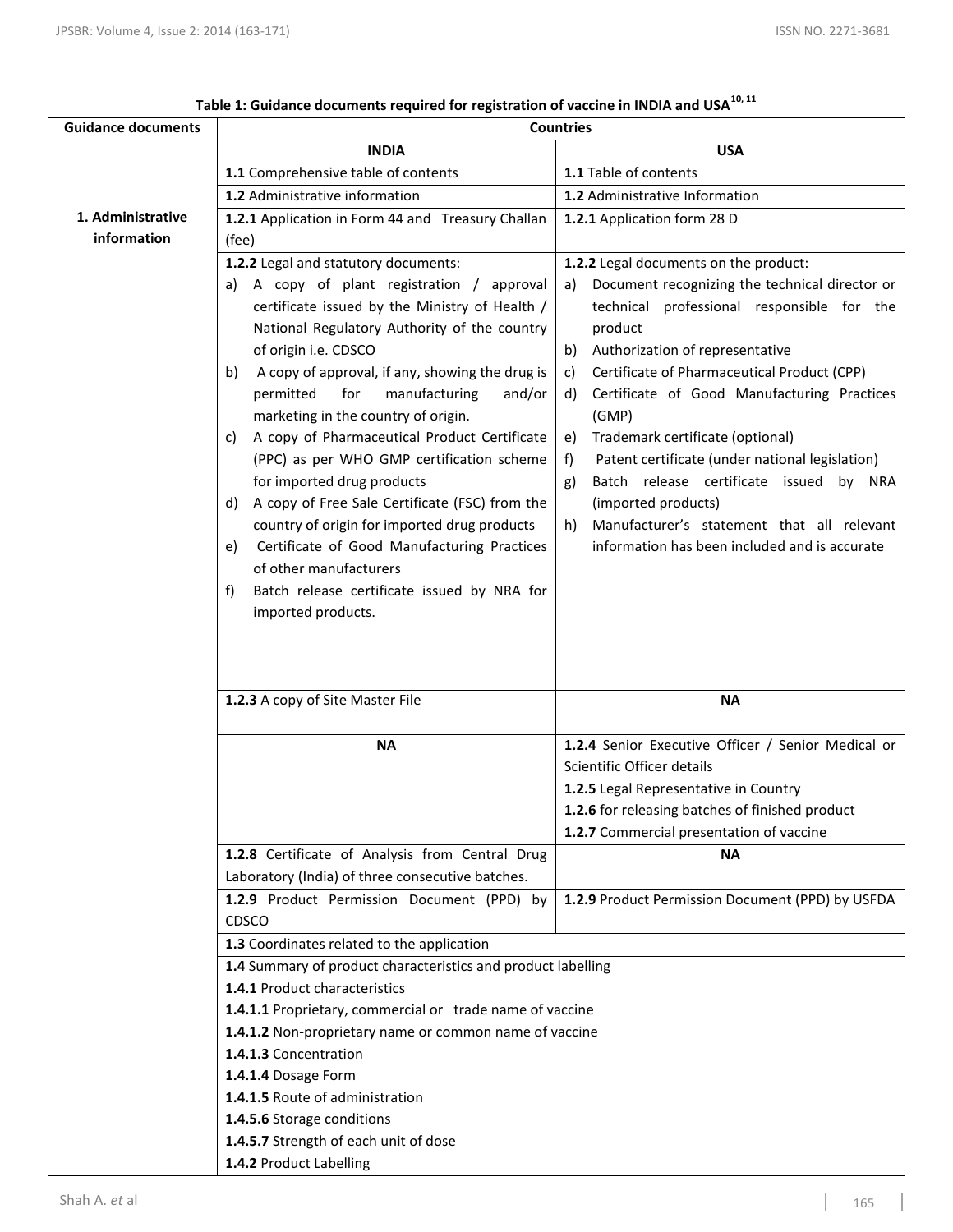|                            | 1.4.2.1 Primary package label                                                                          |                                                     |  |
|----------------------------|--------------------------------------------------------------------------------------------------------|-----------------------------------------------------|--|
|                            | 1.4.2.2 Secondary packaged label                                                                       |                                                     |  |
|                            | 1.4.2.3 Package insert                                                                                 |                                                     |  |
|                            | 1.4.2.4 Final packaging                                                                                |                                                     |  |
|                            | 1.4.2.5 Monograph for health professionals or information for prescription in extended or reduced form |                                                     |  |
|                            | 1.4.2.6 Samples of finished product (in accordance with legislation of each country)                   |                                                     |  |
|                            | 1.5 Summary protocol of batch production and control                                                   |                                                     |  |
|                            |                                                                                                        |                                                     |  |
|                            | 1.6 List of countries where the product has been licensed and summary of approval conditions           |                                                     |  |
|                            | 1.7 List of countries where the drug product is patented.                                              |                                                     |  |
|                            | 1.8 Domestic price of the drug followed in the                                                         | 1.8 Domestic price of the drug followed in the      |  |
|                            | countries of origin in INR.                                                                            | countries of origin in Dollar.                      |  |
|                            | 1.9 A brief profile of the manufacturer's research activity                                            |                                                     |  |
|                            |                                                                                                        |                                                     |  |
|                            | 1.10 Brief profile of manufacturer's activity in global market such as:                                |                                                     |  |
|                            | Manufacturer of active ingredient(s)                                                                   |                                                     |  |
|                            | Manufacturer of the finished product                                                                   |                                                     |  |
|                            | Other manufacturers involved in the production process                                                 |                                                     |  |
|                            | 1.11 Information regarding experts                                                                     |                                                     |  |
|                            |                                                                                                        |                                                     |  |
|                            | 1.12 Environmental risk assessment                                                                     |                                                     |  |
| 2.                         | 2.1 Strain details                                                                                     | 2.1 Strain detail                                   |  |
| <b>Quality Information</b> | 2.1.1<br>Name and source (if any)                                                                      | Strain<br>$\blacksquare$                            |  |
| (Chemical,                 | In case of products derived from r-DNA<br>2.1.2                                                        | Embryonated eggs<br>$\blacksquare$                  |  |
| <b>Pharmaceutical and</b>  | technology, the following details shall                                                                |                                                     |  |
| <b>Biological</b> )        | also be furnished                                                                                      |                                                     |  |
|                            | Clone development                                                                                      |                                                     |  |
|                            | (for recombinant products)                                                                             |                                                     |  |
|                            | Details on source Nucleic acid<br>$\blacksquare$                                                       |                                                     |  |
|                            | Nucleic acid sequence                                                                                  |                                                     |  |
|                            | <b>2.2</b> Vector(s) detail                                                                            | ΝA                                                  |  |
|                            | 2.2.1 Details about vector, please enclose the map                                                     |                                                     |  |
|                            | of the                                                                                                 |                                                     |  |
|                            | vector gene                                                                                            |                                                     |  |
|                            | 2.2.2 Host(s) that carrying the vector(s)/ target                                                      |                                                     |  |
|                            | gene(s)                                                                                                |                                                     |  |
|                            | 2.3 Substrate details (For cell culture based                                                          | <b>NA</b>                                           |  |
|                            | products)                                                                                              |                                                     |  |
|                            | 2.3.1 Details of name and source of substrate                                                          |                                                     |  |
|                            |                                                                                                        |                                                     |  |
|                            |                                                                                                        |                                                     |  |
|                            |                                                                                                        |                                                     |  |
|                            | 2.4 Master seed and Working seed details                                                               | 2.4 Master / Working Seed System Banks              |  |
|                            |                                                                                                        |                                                     |  |
|                            | 2.3S Drug substance(s): Information must be                                                            | 2.3 S Drug Substance                                |  |
|                            | submitted for each drug substance in the product.                                                      | 2.3.S.1 Active ingredient(s)                        |  |
|                            | 2.3.S.1 General information, starting materials and                                                    | 2.3.S.2 General information, starting materials and |  |
|                            | raw materials                                                                                          | raw materials                                       |  |
|                            | 2.3.S.2 Manufacturing process for drug substance                                                       | 2.3.S.3 Trade and/or non-proprietary name(s) of     |  |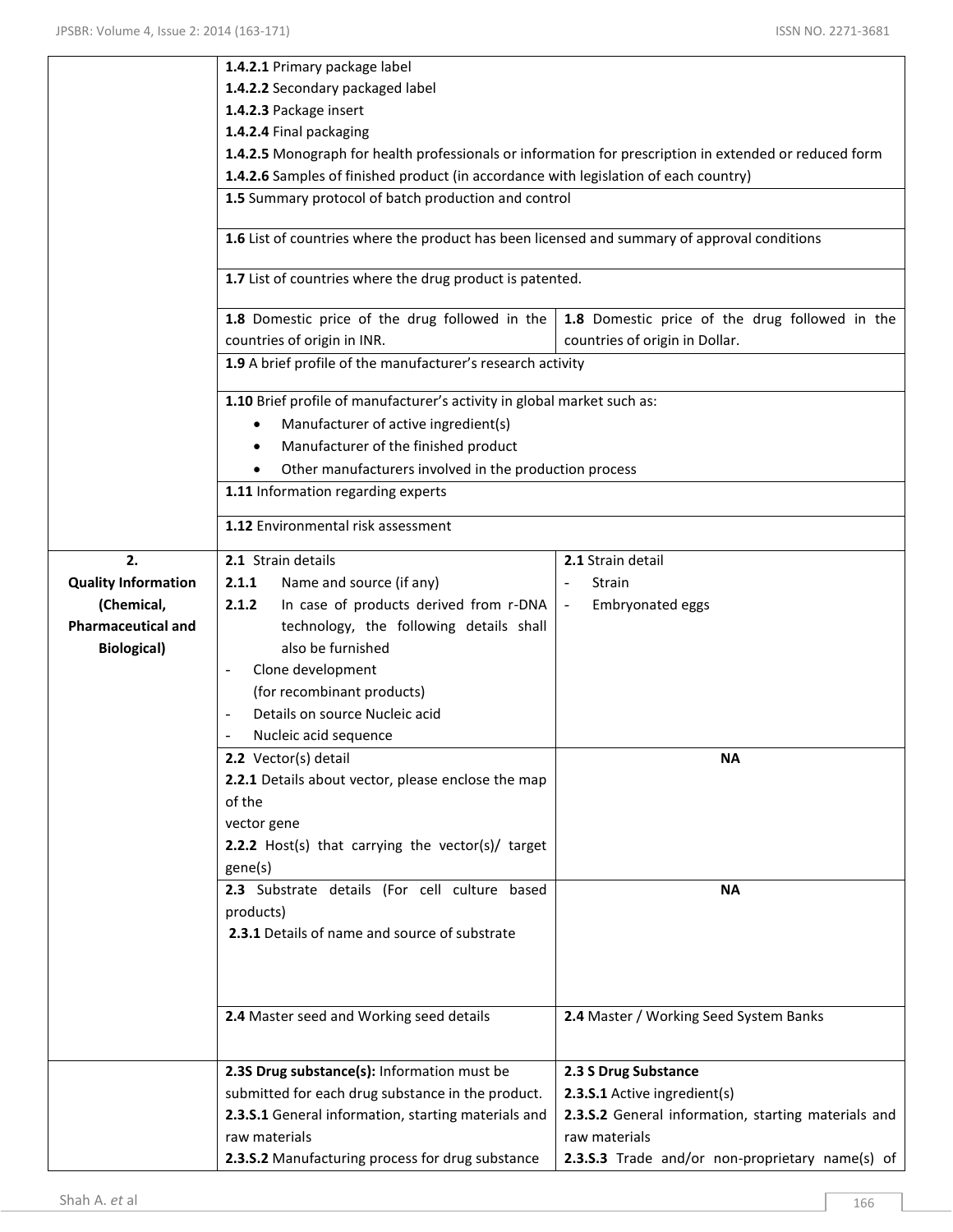| 2.3.S.3 Characterization of drug substance           | active(s) ingredient(s)                               |
|------------------------------------------------------|-------------------------------------------------------|
| 2.3.S.4 Quality control of drug substance            | 2.3.S.4 Structural formula, molecular formula and     |
| 2.3.S.5 Reference standards                          | relative molecular weight (if applicable)             |
| 2.3.S.6 Container closure system                     | 2.3.S.5 Description and characterization of active    |
| 2.3.S.7 Stability of drug substance                  | ingredient                                            |
|                                                      | 2.3.S.6 General description of the raw materials      |
|                                                      | 2.3.S.7Analytical<br>certificates<br>signed<br>by the |
|                                                      | manufacturer and the applicant for licensing          |
|                                                      | 2.3.S.8 Manufacturing process for the active          |
|                                                      | ingredient                                            |
|                                                      | Manufacturer(s)                                       |
|                                                      | Description of manufacturing process                  |
|                                                      | Flow chart of manufacturing process                   |
|                                                      | Description of batch identification system            |
|                                                      | Description of inactivation or detoxification         |
|                                                      | process                                               |
|                                                      | Description of purification process<br>$\overline{a}$ |
|                                                      | Description of conjugation process                    |
|                                                      | Stabilization of active ingredient                    |
|                                                      | Reprocessing                                          |
|                                                      | Filling procedure for the active ingredient, in-      |
|                                                      | process controls                                      |
|                                                      | 2.3.S.9 Material controls                             |
|                                                      | Identification of critical steps in process and       |
|                                                      | controls                                              |
|                                                      | Selection and justification of critical steps         |
|                                                      | 2.3.S.10 Validation of manufacturing process.         |
|                                                      | 2.3.S.11 Quality control of active ingredient         |
|                                                      | Specifications<br>$\blacksquare$                      |
|                                                      | Description of analytical procedures                  |
|                                                      | Validation of analytical procedures                   |
|                                                      | Batch analysis and consistency results                |
|                                                      | Justification of specifications                       |
|                                                      | Reference standards or materials                      |
|                                                      | Packaging/container closure system                    |
|                                                      |                                                       |
|                                                      | 2.3.S.12 Stability of active ingredient               |
|                                                      | Protocol of stability study, summary and              |
|                                                      | conclusions                                           |
|                                                      | Post-approval stability program                       |
|                                                      | Stability data                                        |
|                                                      | 2.3.S.13 Storage and shipping conditions of active    |
|                                                      | ingredient                                            |
| 2.4 P Drug product                                   | 2.4.P Drug Product                                    |
| 2.4.P.1 Description and composition of drug          | 2.4.P.1 Finished product                              |
| product                                              | Description and<br>composition<br>of finished         |
| 2.4.P.2 Pharmaceutical development                   | product                                               |
| 2.4.P.3 Manufacture of drug product                  | Pharmaceutical development                            |
| 2.4.P.4<br>Control<br>of<br>excipients<br>(adjuvant, | Active ingredient<br>$\blacksquare$                   |
| preservative, stabilizers and others)                | Manufacturing process                                 |
| 2.4.P.5 Control of drug product                      | Packaging/container<br>closure<br>system,             |
|                                                      |                                                       |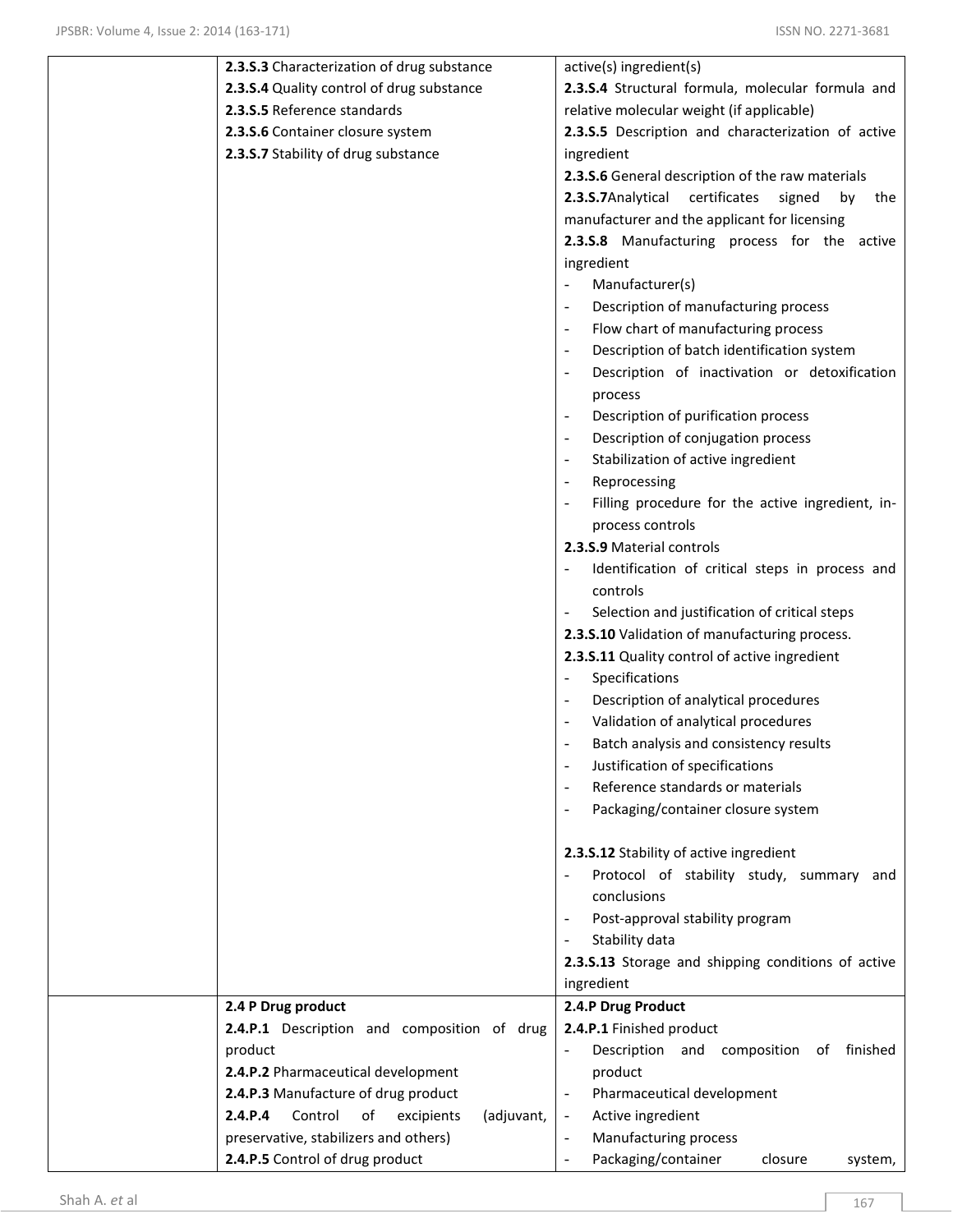|                             | 2.4.P.6 Reference standards of materials      | compatibility                                                     |
|-----------------------------|-----------------------------------------------|-------------------------------------------------------------------|
|                             | 2.4.P.7 Container closure system              | Justification of final qualitative/quantitative<br>$\blacksquare$ |
|                             | 2.4.P.8 Stability of drug product             | formula                                                           |
|                             |                                               | 2.4.P.2 Manufacture of finished product                           |
|                             |                                               | Manufacturer                                                      |
|                             |                                               | Batch formula                                                     |
|                             |                                               | Description of manufacturing process                              |
|                             |                                               | Control of critical and intermediate steps                        |
|                             |                                               | Validation and/or evaluation process                              |
|                             |                                               | Description of batch identification system                        |
|                             |                                               | Control of adjuvant, preservative, stabilizers                    |
|                             |                                               | and excipients                                                    |
|                             |                                               | 2.4.P.3 Specifications                                            |
|                             |                                               | Analytical procedures                                             |
|                             |                                               | Validation of analytical procedures                               |
|                             |                                               | Substances of human or animal origin                              |
|                             |                                               | Use of new adjuvant, preservatives, stabilizers                   |
|                             |                                               | and excipients                                                    |
|                             |                                               | 2.4.P.4 Control of finished product                               |
|                             |                                               | 2.4.P.5 Determination and characterization<br>of                  |
|                             |                                               | impurities                                                        |
|                             |                                               | 2.4.P.6<br>Analytical<br>certificates<br>signed<br>by             |
|                             |                                               | manufacturer and applicant for licensing                          |
|                             |                                               | 2.4.P.7 Reference standards or materials                          |
|                             |                                               | 2.4.P.8 Packaging/container closure system                        |
|                             |                                               | Specifications of primary and<br>secondary                        |
|                             |                                               | packaging                                                         |
|                             |                                               | Test and evaluation of packaging materials                        |
|                             |                                               | 2.4.P.9 Stability                                                 |
|                             |                                               | Protocol of stability<br>study,<br>summary<br>and                 |
|                             |                                               | conclusions:                                                      |
|                             |                                               | For freeze-dried products, include stability                      |
|                             |                                               | study of freeze-dried material, diluents and                      |
|                             |                                               | reconstituted product                                             |
|                             |                                               | Thermostability                                                   |
|                             |                                               | (where applicable)                                                |
|                             |                                               | Post-approval stability program                                   |
|                             |                                               | Stability data                                                    |
|                             |                                               | 2.4.P.10 Description of procedures to guarantee                   |
|                             |                                               | cold chain                                                        |
|                             | 2.5 Details of equipment and facilities for   | 2.5 Equipment and facilities                                      |
|                             | production of drug                            |                                                                   |
|                             | product: master formula, batch record and set |                                                                   |
|                             | release documents in respect of consistency   |                                                                   |
|                             | batches                                       |                                                                   |
|                             | 2.6 Safety evaluation of adventitious agents  | 2.6 Safety evaluation of adventitious agents                      |
| 3.                          | Reports on studies                            | Report on studies                                                 |
| <b>Non-Clinical Reports</b> | 3.1 Pharmacology                              | 3.1 Pharmacology                                                  |
|                             | <b>3.2 Pharmacokinetics</b>                   | 3.1.1 Pharmacodynamic studies (immunogenicity of                  |
|                             | 3.3 Toxicology                                | the vaccine)                                                      |
|                             | General toxicology                            | 3.1.2 Pharmacodynamic studies of adjuvant (if                     |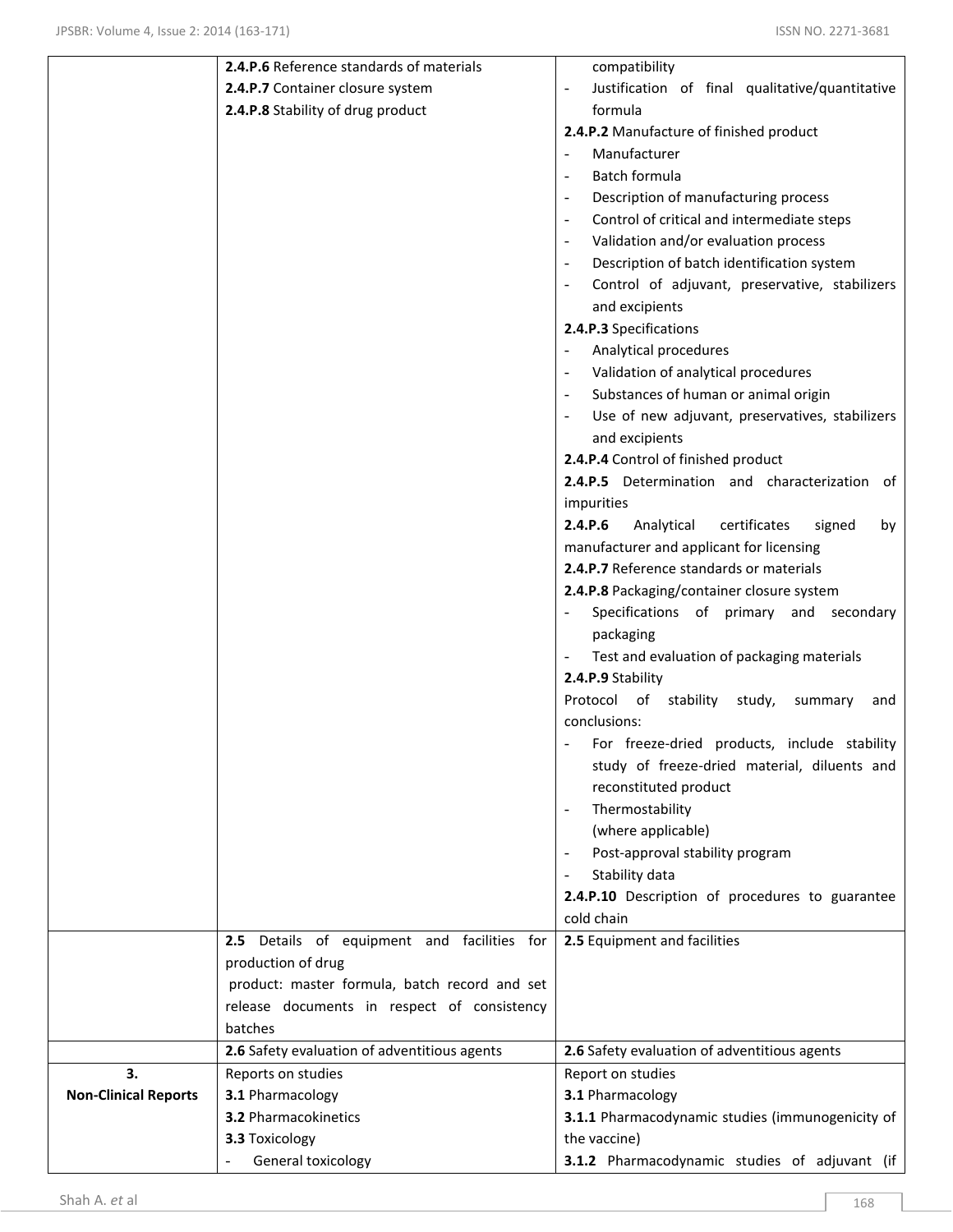|                         | Special toxicology<br>$\overline{a}$               | applicable)                                                          |
|-------------------------|----------------------------------------------------|----------------------------------------------------------------------|
|                         | (Studies of genotoxicity and carcinogenicity)      | <b>3.2 Pharmacokinetics</b>                                          |
|                         | Toxicity of<br>substances used<br>new<br>in        | 3.2.1 Pharmacokinetics studies                                       |
|                         | formulation                                        | 3.3 Toxicology                                                       |
|                         | (new adjuvant, stabilizers, additives)             | 3.3.1 General toxicology - information on:                           |
|                         |                                                    | Design of study and justification of animal<br>model                 |
|                         |                                                    | Animal species used, age and size of groups                          |
|                         |                                                    | Dose, route of administration and control                            |
|                         |                                                    | groups                                                               |
|                         |                                                    | Parameters monitored<br>$\overline{\phantom{a}}$                     |
|                         |                                                    | Local tolerance                                                      |
|                         |                                                    | 3.3.2 Special toxicology (for vaccines to which it                   |
|                         |                                                    | applies)                                                             |
|                         |                                                    | Special immunological investigations                                 |
|                         |                                                    | Toxicity studies in special populations                              |
|                         |                                                    | Genotoxicity and carcinogenicity studies<br>$\overline{\phantom{a}}$ |
|                         |                                                    | Reproductive toxicity studies                                        |
|                         |                                                    | 3.3.3 Toxicity of new substances used in formulation                 |
|                         |                                                    | (new adjuvant, stabilizers, and additives)                           |
|                         |                                                    | 3.4 Special considerations                                           |
|                         |                                                    | 3.4.1 For attenuated vaccines an evaluation of                       |
|                         |                                                    | possibility of microorganism shedding through                        |
|                         |                                                    | natural avenues of excretion                                         |
| 4.                      | 4.1 Phase 1 studies                                | 4.1 Phase 1 clinical studies                                         |
| <b>Clinical Reports</b> | 4.2 Phase 2 studies                                | 4.2 Phase 2 clinical studies                                         |
|                         | 4.3 Phase 3 studies                                | 4.3 Phase 3 studies                                                  |
|                         | 4.4 Bridging Studies                               | 4.4 Combined vaccine made by new manufacturer                        |
|                         | 4.5 Phase 4 studies and / or Pharmacovigilance     | 4.5 Co-administration studies with other vaccines                    |
|                         | Plan if required                                   | 4.6 Adjuvant. Evidence and scientific support that                   |
|                         | 4.6 Non-inferiority<br>studies<br>(for<br>combined | justifies the use of adjuvant, when applicable                       |
|                         | vaccines, or approved vaccines prepared by         | 4.7 Phase 4 studies and/or Pharmacovigilance Plan                    |
|                         | new manufacturers)                                 |                                                                      |
|                         | 4.7 Case Report Forms and Individual Patient       |                                                                      |
|                         | Listings                                           |                                                                      |
|                         |                                                    |                                                                      |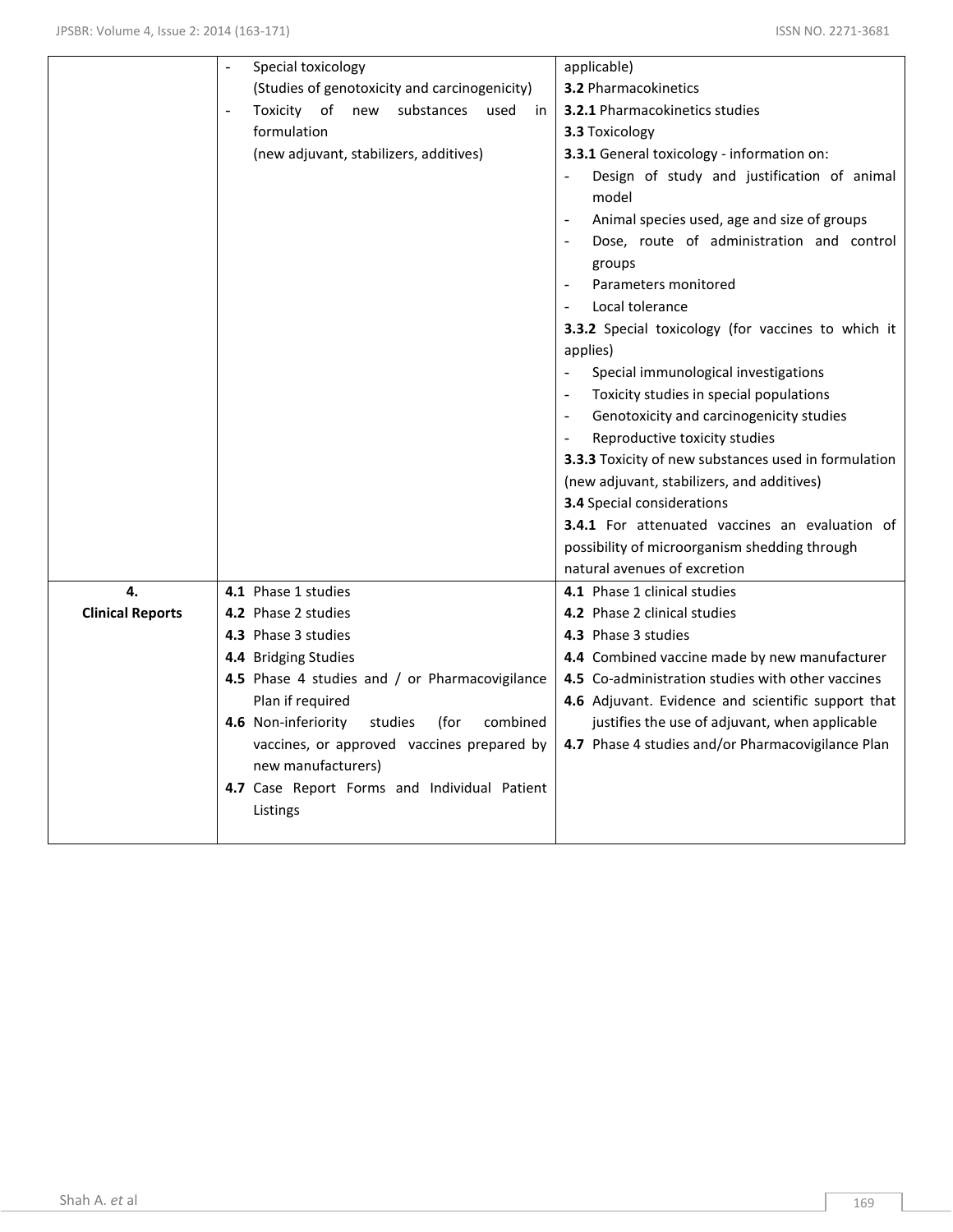# **Table 2: Comparison of registration process of Vaccine in INDIA and USA**

| <b>INDIA</b>                                                                                                                                                                                                                                                                                                                                          | USA                                                                                                                                                                                                                                                                                                                                                                                                                                            |
|-------------------------------------------------------------------------------------------------------------------------------------------------------------------------------------------------------------------------------------------------------------------------------------------------------------------------------------------------------|------------------------------------------------------------------------------------------------------------------------------------------------------------------------------------------------------------------------------------------------------------------------------------------------------------------------------------------------------------------------------------------------------------------------------------------------|
| Rate of vaccination in INDIA is<br>3%                                                                                                                                                                                                                                                                                                                 | Rate of vaccination in INDIA<br>is 17%                                                                                                                                                                                                                                                                                                                                                                                                         |
| National Regulatory Authority<br>(NRA)<br>responsible<br>for<br>is<br>regulation of vaccine                                                                                                                                                                                                                                                           | Center<br>for<br><b>Biological</b><br>Evaluation and<br>Research<br>(CBER)is responsible<br>for<br>regulation of vaccine                                                                                                                                                                                                                                                                                                                       |
| Licensing<br>Central<br>Approval<br>Authority (CLAA) is responsible<br>for obtaining license                                                                                                                                                                                                                                                          | <b>Biologics License Application</b><br>(BLA)is<br>responsible<br>for<br>obtaining license                                                                                                                                                                                                                                                                                                                                                     |
| For registration of Vaccine<br>following steps are required<br>Conduct clinical trial<br>Submit result of clinical trial to<br>NRA<br>After approval CLAA<br>give<br>license to vaccines<br>DTAB (Drug Technical Advisory<br>Board ) gives advise for any<br>improvement<br>Marketing<br>Post marketing surveillance<br>Complaint is submitted to NRA | For registration of Vaccine<br>following steps are required<br><b>IND submission</b><br>Conduct clinical trial<br>After completion of Phase 3<br><b>BLA</b> is submitted<br>VRBPAC(Vaccine<br>related<br>Biological Product Advisory<br>Committee) gives advise for<br>any improvement<br>Marketing<br>Post marketing surveillance<br>VAERS(Vaccine<br>Adverse<br>Event Reporting System) is<br>carried out by government<br>for any complaint |
| Form 44 and T- license is<br>required to get approval for<br>conducting clinical trial<br>For<br>any improvement<br>in<br>vaccine<br>Drug<br>Technical<br>Advisory Board gives advise                                                                                                                                                                 | (Investigational<br><b>IND</b><br><b>New</b><br>Drug application) is required<br>for conducting clinical trial<br>For<br>any improvement<br>in<br>vaccine, Vaccine and Related<br>Biological Product Advisory<br>Committee gives advise                                                                                                                                                                                                        |
| 8-12 weeks are required for<br>evaluation<br>οf<br>complete<br>application for registration of                                                                                                                                                                                                                                                        | 180 days are required for<br>evaluation<br>complete<br>of<br>application for registration of                                                                                                                                                                                                                                                                                                                                                   |

## **CONCLUSION:**

As new, safe and effective vaccines are introduced every year in market, it is important to include them in official immunization schedule. To include vaccines in to immunization schedule INDIA follows the guidelines as per CDSCO (Central Drug Standard Control Organization) requirements and USA follows guidelines as per USFDA (United States Food and Drug Administration) requirements. By the comparison of registration process of vaccine and from the study of guidance documents of INDIA and USA it is concluded that on quality bases US market is far better than INDIAN market as per the data required by USFDA agency.

## **ACKNOWLEDGEMENT:**

The authors are thankful to Dr. K. Pundarikakshudu, Director of L.J Institute of Pharmacy for his suggestions and encouragement to carry out this work.

## **REFERENCES:**

- 1. Vaccine Introduction Guidelines, "General introduction on vaccines", http:// whqlibdoc. who.int/hq/2005/WHO\_IVB\_05.18.pdf
- 2. World Health Organization, "Brief description of Vaccines", http://who.int/ topics/vaccines/en/
- 3. Immunization Standard, "National Regulatory Authorities", http://www.who .int/immunization \_standards/national\_regulatory\_authorities/role/en/
- 4. OPPI position paper on vaccine, "Organization of Pharmaceutical Producers of India", http://www.indiaoppi.com
- 5. IAP guide book on immunization, "Vaccine introduction guidelines – adding a vaccine to a national immunization program: decision and implementation, 2005"; http://www.iapcoi.com/hp/pdf/IAP%20GUIDE%20BOOK% 20ON%20IMMUNIZATION%20LICENSING%20PROCEDURE %20AND%20INCLUSION%20OF%20A%20VACCINE%20IN% 20THE%20NATIONAL%20IMMUNIZATION%20PROGRAM% 20%28NIP%29%20OF%20A%20COUNTRY.pdf
- 6. U.S Food and Drug Administration, "about CBER" http://www.fda.gov/AboutFDA/Centers Offices/Office of Medical Products and Tobacco/CBER/ucm123340.htm
- 7. U.S Food and Drug Administration, "Vaccine and Related Biological product advisory committee" http://www.fda.gov/AdvisoryCommittees/ Committees Meeting Materials/Blood Vaccines and Other Biologics/Vaccines and Related Biological Products Advisory Committee/